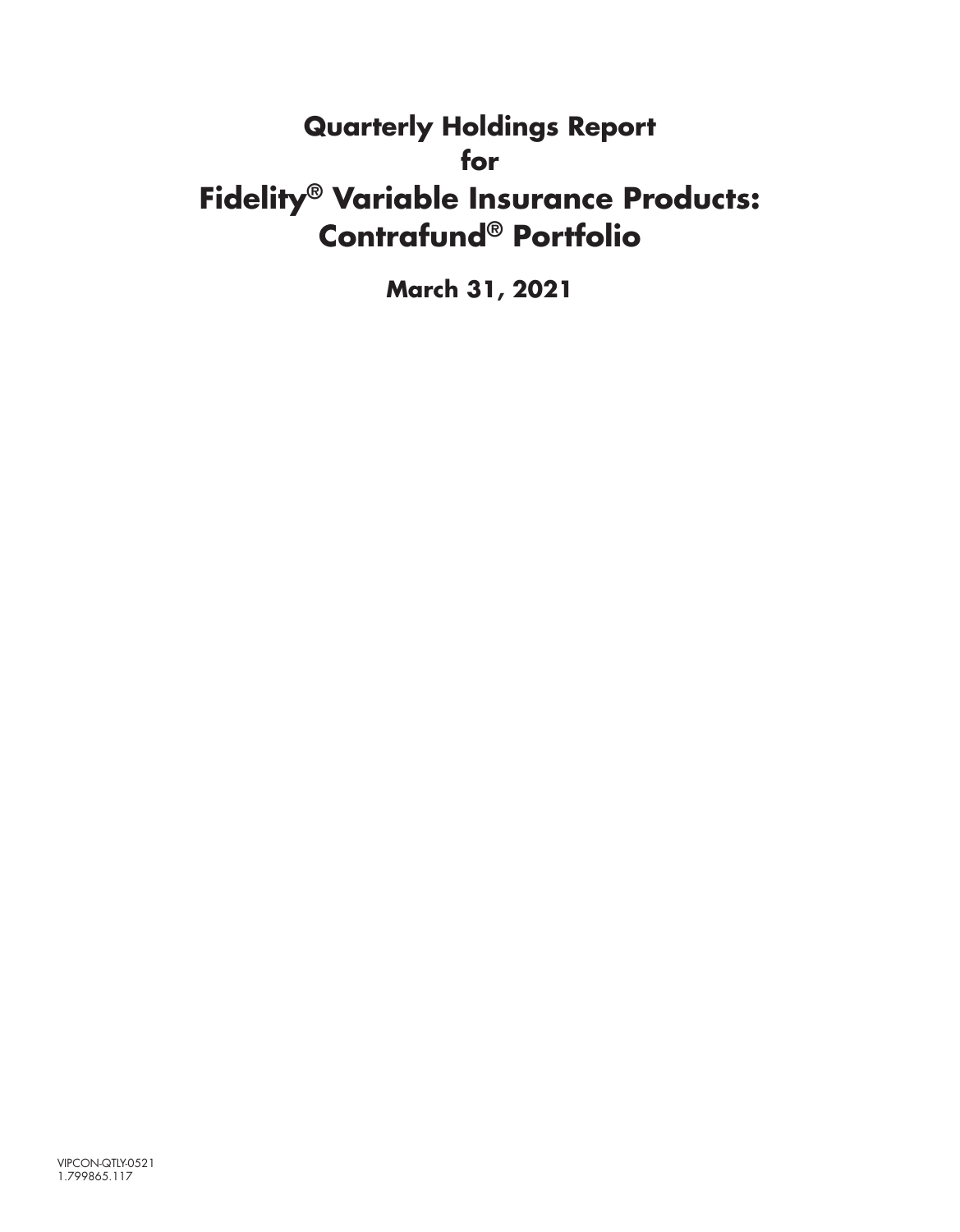## **Schedule of Investments March 31, 2021 (Unaudited)**

Showing Percentage of Net Assets

| Common Stocks - 96.5%                      |               |                   |
|--------------------------------------------|---------------|-------------------|
|                                            | <b>Shares</b> | Value             |
| <b>COMMUNICATION SERVICES - 15.7%</b>      |               |                   |
| Entertainment - 4.2%                       |               |                   |
| Activision Blizzard, Inc.                  | 1,212,928     | \$<br>112,802,304 |
| Bilibili, Inc. Class Z (a)                 | 38,100        | 4,057,936         |
| Electronic Arts, Inc.                      | 480,000       | 64,977,600        |
| Netflix, Inc. (a)                          | 982,254       | 512,402,622       |
| Nintendo Co. Ltd.                          | 12,800        | 7,214,535         |
| Sea Ltd. ADR (a)                           | 6,200         | 1,384,026         |
| Skillz, Inc. (a) (b)                       | 96,700        | 1,841,168         |
| Spotify Technology SA (a)                  | 67,697        | 18,139,411        |
| Take-Two Interactive Software, Inc. (a)    | 388,700       | 68,683,290        |
| The Walt Disney Co. (a)                    | 546,958       | 100,924,690       |
| Interactive Media & Services - 10.8%       |               | 892,427,582       |
| Alphabet, Inc.:                            |               |                   |
| Class $A(a)$                               | 1,300         | 2,681,276         |
| Class $C$ (a)                              | 556,567       | 1,151,331,193     |
| Bumble, Inc. (b)                           | 169,600       | 10,579,648        |
| Facebook, Inc. Class A (a)                 | 3,624,713     | 1,067,586,720     |
| Kuaishou Technology Class B (c)            | 87,600        | 3,042,410         |
| Match Group, Inc. (a)                      | 70,861        | 9,734,884         |
| NAVER Corp.                                | 7,661         | 2,574,497         |
| Snap, Inc. Class A (a)                     | 564,800       | 29,533,392        |
| Tencent Holdings Ltd.                      | 136,500       | 10,893,731        |
| Twitter, Inc. (a)                          | 76,200        | 4,848,606         |
| Zoominfo Technologies, Inc.                | 94,900        | 4,640,610         |
|                                            |               | 2,297,446,967     |
| Media — $0.3\%$                            |               |                   |
| Charter Communications, Inc. Class A (a)   | 47,052        | 29,032,025        |
| Comcast Corp. Class A                      | 495,200       | 26,795,272        |
| Discovery Communications, Inc. Class A (a) | 76,100        | 3,307,306         |
|                                            |               | 59,134,603        |
| Wireless Telecommunication Services - 0.4% |               |                   |
| T-Mobile U.S., Inc.                        | 623,326       | 78,096,515        |
| TOTAL COMMUNICATION SERVICES               |               | 3,327,105,667     |
| CONSUMER DISCRETIONARY - 12.0%             |               |                   |
| Automobiles - 0.3%                         |               |                   |
| General Motors Co.                         | 422,200       | 24,259,612        |
| Hyundai Motor Co.                          | 64,800        | 12,605,605        |
| Rad Power Bikes, Inc. (d) (e)              | 401,674       | 1,937,611         |
| Tesla, Inc. (a)                            | 2,600         | 1,736,618         |
| Toyota Motor Corp.                         | 228,500       | 17,781,875        |
|                                            |               | 58,321,321        |
| Diversified Consumer Services - 0.0%       |               |                   |
| Chegg, $Inc.$ (a)                          | 31,100        | 2,664,026         |
| H&R Block, Inc.                            | 211,000       | 4,599,800         |
|                                            |               | 7,263,826         |
| Hotels, Restaurants & Leisure - 0.4%       |               |                   |
| Airbnb, Inc. Class A (b)                   | 25,800        | 4,848,852         |
| Chipotle Mexican Grill, Inc. (a)           | 23,085        | 32,799,630        |
| Deliveroo Holdings PLC (a)                 | 1,542,000     | 8,290,625         |
| Deliveroo Holdings PLC                     | 305,000       | 1,087,785         |
| Evolution Gaming Group AB (c)              | 95,500        | 14,062,369        |
| Flutter Entertainment PLC (Ireland)        | 11,900        | 2,557,975         |
| Hilton Worldwide Holdings, Inc.            | 77,500        | 9,371,300         |

|                                           | Shares             | Value                    |
|-------------------------------------------|--------------------|--------------------------|
| Penn National Gaming, Inc. (a)            | 80,400             | \$<br>8,429,136          |
| Starbucks Corp.                           | 86,600             | 9,462,782                |
|                                           |                    | 90,910,454               |
| Household Durables - 0.8%                 |                    |                          |
| D.R. Horton, Inc.<br>Garmin Ltd.          | 680,900            | 60,681,808               |
|                                           | 114,646            | 15,116,075               |
| Lennar Corp. Class A                      | 293,542            | 29,715,257               |
| Mohawk Industries, Inc. (a)               | 61,600             | 11,846,296               |
| NVR, Inc. (a)<br>Sony Corp.               | 4,100              | 19,314,813               |
| Tempur Sealy International, Inc.          | 135,400<br>474,500 | 14,329,852<br>17,347,720 |
| Whirlpool Corp.                           | 12,400             | 2,732,340                |
|                                           |                    | 171,084,161              |
| Internet & Direct Marketing Retail - 6.9% |                    |                          |
| Alibaba Group Holding Ltd. (a)            | 928,500            | 26,381,123               |
| Amazon.com, Inc. (a)                      | 407,102            | 1,259,606,156            |
| Coupang Corp. unit (d)                    | 228,895            | 10,166,371               |
| Coupang, Inc. Class A (a) (b)             | 177,700            | 8,769,495                |
| Doordash, Inc.                            | 88,575             | 11,034,098               |
| eBay, Inc.                                | 1,548,600          | 94,836,264               |
| Etsy, Inc. (a)                            | 26,500             | 5,344,255                |
| JD.com, Inc. Class A                      | 429,200            | 18,100,365               |
| Meituan Class B (a) (c)                   | 115,100            | 4,415,022                |
| The Booking Holdings, Inc. (a)            | 1,100              | 2,562,824                |
| Wayfair LLC Class A (a)                   | 33,900             | 10,670,025               |
| Zomato Pvt Ltd. (d) (e)                   | 77                 | 410,535                  |
| ZOZO, Inc.                                | 87,900             | 2,603,985                |
| Multiline Retail - 0.4%                   |                    | 1,454,900,518            |
| Dollar General Corp.                      | 457,100            | 92,617,602               |
| Specialty Retail - 2.4%                   |                    |                          |
| Academy Sports & Outdoors, Inc. (b)       | 158,853            | 4,287,442                |
| AutoZone, Inc. (a)                        | 3,096              | 4,347,713                |
| Best Buy Co., Inc.                        | 259,700            | 29,816,157               |
| Burlington Stores, Inc. (a)               | 17,900             | 5,348,520                |
| Cazoo Holdings Ltd. (d) (e)               | 53,819             | 788,321                  |
| Dick's Sporting Goods, Inc.               | 59,500             | 4,530,925                |
| L Brands, Inc.                            | 73,000             | 4,515,780                |
| Lowe's Companies, Inc.                    | 519,700            | 98,836,546               |
| National Vision Holdings, Inc. (a)        | 53,600             | 2,349,288                |
| O'Reilly Automotive, Inc. (a)             | 2,500              | 1,268,125                |
| RH (a)                                    | 2,400              | 1,431,840                |
| The Home Depot, Inc.                      | 965,560            | 294,737,190              |
| TJX Companies, Inc.                       | 406,154            | 26,867,087               |
| Tractor Supply Co.                        | 46,000             | 8,145,680                |
| Williams-Sonoma, Inc.                     | 55,700             | 9,981,440                |
|                                           |                    | 497,252,054              |
| Textiles, Apparel & Luxury Goods - 0.8%   |                    |                          |
| Allbirds, Inc. (a) (d) (e)                | 130,840            | 1,502,043                |
| Deckers Outdoor Corp. (a)                 | 60,259             | 19,910,779               |
| Dr. Martens Ltd. (a)                      | 1,652,900          | 10,327,014               |
| Hermes International SCA                  | 1,213              | 1,342,826                |
| Levi Strauss & Co. Class A (b)            | 62,900             | 1,503,939                |
| LVMH Moet Hennessy Louis Vuitton SE       | 4,118              | 2,750,625                |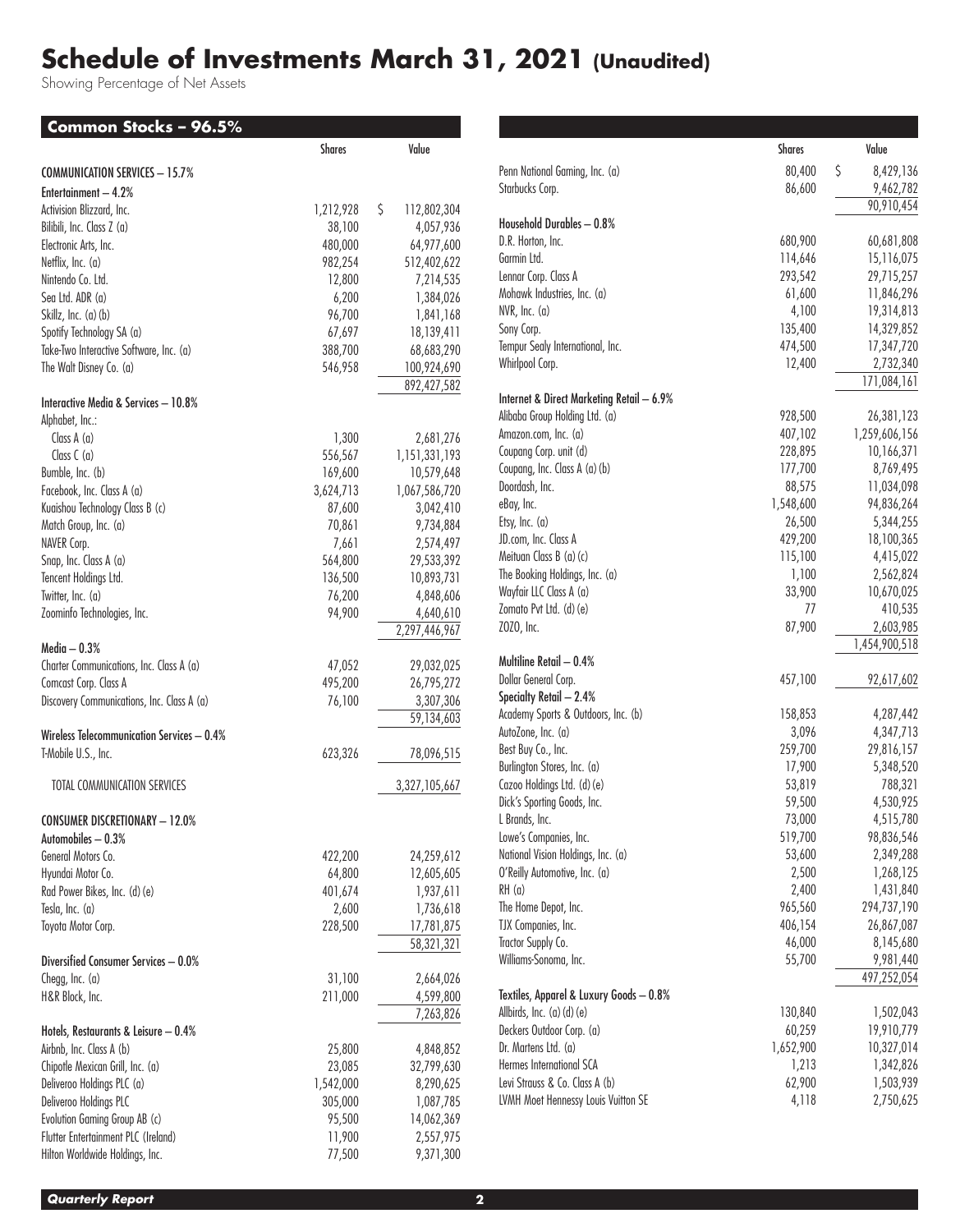| <b>Common Stocks - continued</b>                     |               |                         |
|------------------------------------------------------|---------------|-------------------------|
|                                                      | <b>Shares</b> | Value                   |
| <b>CONSUMER DISCRETIONARY - continued</b>            |               |                         |
| Textiles, Apparel & Luxury Goods - continued         |               |                         |
| NIKE, Inc. Class B                                   | 933,930       | \$<br>124,109,958       |
| Tapestry, Inc.                                       | 147,000       | 6,057,870               |
|                                                      |               | 167,505,054             |
| TOTAL CONSUMER DISCRETIONARY                         |               | 2,539,854,990           |
| <b>CONSUMER STAPLES - 3.4%</b>                       |               |                         |
| Beverages $-0.4%$                                    |               |                         |
| Boston Beer Co., Inc. Class A (a)                    | 6,500         | 7,840,820               |
| Constellation Brands, Inc. Class A (sub. vtg.)       | 87,500        | 19,950,000              |
| Keurig Dr. Pepper, Inc.                              | 187,600       | 6,447,812               |
| Monster Beverage Corp. (a)                           | 97,600        | 8,890,384               |
| PepsiCo, Inc.                                        | 197,270       | 27,903,842              |
| The Coca-Cola Co.                                    | 74,100        | 3,905,811               |
|                                                      |               | 74,938,669              |
| Food & Staples Retailing - 1.5%                      |               |                         |
| Costco Wholesale Corp.                               | 665,101       | 234,434,800             |
| Walmart, Inc.                                        | 611,365       | 83,041,708              |
|                                                      |               | 317,476,508             |
| Food Products - 0.0%                                 |               |                         |
| Bunge Ltd.                                           | 52,500        | 4,161,675               |
| Freshpet, Inc. (a)                                   | 10,900        | 1,731,029               |
|                                                      |               | 5,892,704               |
| Household Products - 0.6%                            |               |                         |
| Colgate-Palmolive Co.<br>Procter & Gamble Co.        | 4,100         | 323,203                 |
|                                                      | 961,400       | 130,202,402             |
| <b>Personal Products - 0.9%</b>                      |               | 130,525,605             |
| Estee Lauder Companies, Inc. Class A                 | 646,309       | 187,978,973             |
| $L'$ Oreal SA $(a)$                                  | 19,100        | 7,316,852               |
|                                                      |               | 195,295,825             |
|                                                      |               |                         |
| TOTAL CONSUMER STAPLES                               |               | 724,129,311             |
| $FNRGY = 0.2%$                                       |               |                         |
| Oil, Gas & Consumable Fuels - 0.2%                   |               |                         |
| Canadian Natural Resources Ltd.                      | 136,600       | 4,222,893               |
| Hess Corp.                                           | 149,556       | 10,582,583              |
| Reliance Industries Ltd.                             | 1,352,081     | 37,025,413              |
|                                                      |               | 51,830,889              |
| FINANCIALS - 10.9%                                   |               |                         |
| <b>Banks - 2.9%</b>                                  |               |                         |
| Bank of America Corp.                                | 4,649,747     | 179,898,711             |
| Citigroup, Inc.                                      | 131,400       | 9,559,350               |
| HDFC Bank Ltd. (a)                                   | 121,700       | 2,489,984               |
| HDFC Bank Ltd. sponsored ADR (a)                     | 70,600        | 5,484,914               |
| JPMorgan Chase & Co.                                 | 2,108,739     | 321,013,338             |
| Kotak Mahindra Bank Ltd. (a)                         | 258,500       | 6,194,939               |
| M&T Bank Corp.                                       | 98,000        |                         |
| Royal Bank of Canada                                 |               | 14,857,780              |
|                                                      | 370,400       | 34, 151, 546            |
| SVB Financial Group (a)<br>The Toronto-Dominion Bank | 2,400         | 1,184,784               |
| Wells Fargo & Co.                                    | 459,300       | 29,954,825<br>9,314,288 |
|                                                      | 238,400       | 614,104,459             |
|                                                      |               |                         |

|                                                        | <b>Shares</b>        | Value                          |
|--------------------------------------------------------|----------------------|--------------------------------|
|                                                        |                      |                                |
| Capital Markets - 3.3%                                 |                      |                                |
| Ameriprise Financial, Inc.<br>BlackRock, Inc. Class A  | 84,200               | \$<br>19,572,290<br>73,209,516 |
| Brookfield Asset Management, Inc. (Canada) Class A     | 97,100<br>60,000     | 2,668,895                      |
| Goldman Sachs Group, Inc.                              | 186,900              | 61,116,300                     |
| MarketAxess Holdings, Inc.                             | 40,200               | 20,016,384                     |
| Moody's Corp.                                          | 166,710              | 49,781,273                     |
| Morgan Stanley                                         | 2,468,000            | 191,664,880                    |
| MSCI, Inc.                                             | 332,228              | 139,296,556                    |
| Nordnet AB                                             | 400,000              | 6,457,929                      |
| Raymond James Financial, Inc.                          | 187,900              | 23,029,024                     |
| S&P Global, Inc.                                       | 292,900              | 103,355,623                    |
|                                                        |                      | 690,168,670                    |
| Consumer Finance - 0.8%                                |                      |                                |
| Capital One Financial Corp.                            | 809,300              | 102,967,239                    |
| <b>Discover Financial Services</b>                     | 487,314              | 46,289,957                     |
| <b>Synchrony Financial</b>                             | 542,300              | 22,049,918                     |
| Diversified Financial Services - 2.9%                  |                      | 171,307,114                    |
| Berkshire Hathaway, Inc. Class B (a)                   | 2,380,188            | 608,066,628                    |
| Coinbase, Inc. $(a)(d)(e)$                             | 17,400               | 6,490,200                      |
|                                                        |                      | 614,556,828                    |
| $Insurance - 1.0%$                                     |                      |                                |
| <b>Admiral Group PLC</b>                               | 454,973              | 19,450,271                     |
| AIA Group Ltd.                                         | 200,800              | 2,457,144                      |
| American International Group, Inc.                     | 432,200              | 19,971,962                     |
| Arthur J. Gallagher & Co.                              | 52,400               | 6,537,948                      |
| Chubb Ltd.                                             | 212,200              | 33,521,234                     |
| Direct Line Insurance Group PLC                        | 309,000              | 1,334,619                      |
| Fairfax Financial Holdings Ltd. (sub. vtg.)            | 4,900                | 2,138,852                      |
| Hartford Financial Services Group, Inc.                | 93,600               | 6,251,544                      |
| Intact Financial Corp.                                 | 32,800               | 4,019,416                      |
| Intact Financial Corp. rights 12/31/21 (a) (d) (e)     | 27,100               | 2,900,414                      |
| Progressive Corp.<br>The Travelers Companies, Inc.     | 1,025,400<br>170,500 | 98,038,494<br>25,643,200       |
|                                                        |                      | 222,265,098                    |
|                                                        |                      |                                |
| <b>TOTAL FINANCIALS</b>                                |                      | 2,312,402,169                  |
|                                                        |                      |                                |
| HEALTH CARE - 13.3%                                    |                      |                                |
| Biotechnology - 2.2%                                   |                      |                                |
| AbbVie, Inc.                                           | 1,334,407            | 144,409,526                    |
| Acceleron Pharma, Inc. (a)                             | 35,722<br>35,198     | 4,844,260                      |
| Allovir, Inc. (a)<br>Alnylam Pharmaceuticals, Inc. (a) | 35,800               | 823,633<br>5,054,602           |
| Argenx SE ADR (a)                                      | 12,600               | 3,469,914                      |
| Cullinan Oncology, Inc.                                | 40,500               | 1,687,635                      |
| Genmab $A/S$ (a)                                       | 33,800               | 11,120,577                     |
| Idorsia Ltd. (a)                                       | 417,693              | 11,198,583                     |
| Innovent Biologics, Inc. (a) (c)                       | 639,000              | 6,481,155                      |
| Kodiak Sciences, Inc. (a)                              | 21,800               | 2,471,902                      |
| Mirati Therapeutics, Inc. (a)                          | 32,170               | 5,510,721                      |
| Moderna, Inc. (a)                                      | 8,100                | 1,060,695                      |
| Passage Bio, Inc. (a)                                  | 62,100               | 1,085,508                      |
| Regeneron Pharmaceuticals, Inc. (a)                    | 361,425              | 171,004,625                    |
| Replimune Group, Inc. (a)                              | 31,600               | 964,116                        |
| Revolution Medicines, Inc. (a)                         | 98,000               | 4,496,240                      |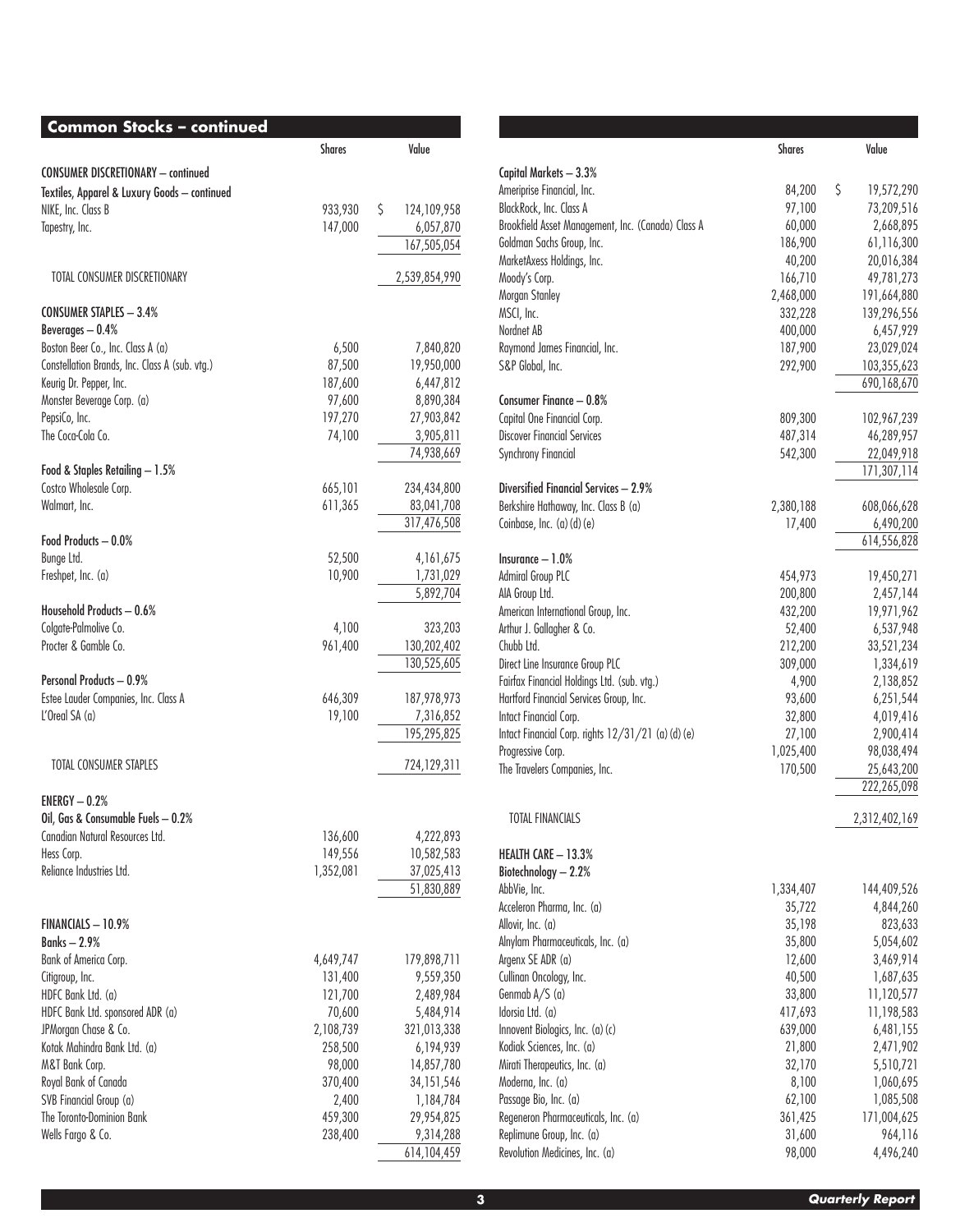## **Schedule of Investments (Unaudited) – continued**

| <b>Common Stocks - continued</b>                                             |                   |                           |
|------------------------------------------------------------------------------|-------------------|---------------------------|
|                                                                              | Shares            | Value                     |
| HEALTH CARE - continued                                                      |                   |                           |
| Biotechnology - continued                                                    |                   |                           |
| TG Therapeutics, Inc. (a)                                                    | 24,300            | \$<br>1,171,260           |
| Turning Point Therapeutics, Inc. (a)                                         | 63,847            | 6,039,288                 |
| Vertex Pharmaceuticals, Inc. (a)                                             | 329,880           | 70,887,913                |
| Zai Lab Ltd. (a)                                                             | 59,100            | 7,964,089                 |
|                                                                              |                   | 461,746,242               |
| Health Care Equipment & Supplies - 3.9%                                      |                   |                           |
| <b>Abbott Laboratories</b>                                                   | 1,371,971         | 164,417,005               |
| Danaher Corp.                                                                | 1,131,263         | 254,624,676               |
| DexCom, Inc. (a)                                                             | 128,442           | 46,160,770                |
| Edwards Lifesciences Corp. (a)                                               | 816,928           | 68,327,858                |
| Envista Holdings Corp. (a)                                                   | 254,153           | 10,369,442                |
| Hologic, Inc. (a)                                                            | 619,800           | 46,100,724                |
| IDEXX Laboratories, Inc. (a)                                                 | 25,120            | 12,291,467                |
| Intuitive Surgical, Inc. (a)                                                 | 174,530           | 128,967,198               |
| Masimo Corp. (a)                                                             | 49,400            | 11,345,204                |
| Medtronic PLC                                                                | 88,000            | 10,395,440                |
| Quidel Corp. (a) (b)                                                         | 15,500            | 1,982,915                 |
| ResMed, Inc.                                                                 | 227,000           | 44,042,540                |
| Sonova Holding AG Class B<br>Venus MedTech Hangzhou, Inc. (H Shares) (a) (c) | 20,005            | 5,299,955                 |
| West Pharmaceutical Services, Inc.                                           | 577,500<br>63,400 | 4,683,677                 |
|                                                                              |                   | 17,864,852<br>826,873,723 |
| Health Care Providers & Services - 3.8%                                      |                   |                           |
| AmerisourceBergen Corp.                                                      | 50,800            | 5,997,956                 |
| Cigna Corp.                                                                  | 89,600            | 21,659,904                |
| Guardant Health, Inc. (a)                                                    | 167,764           | 25,609,175                |
| HCA Holdings, Inc.                                                           | 48,667            | 9,165,943                 |
| Henry Schein, Inc. (a)                                                       | 38,000            | 2,631,120                 |
| Laboratory Corp. of America Holdings (a)                                     | 252,300           | 64,344,069                |
| McKesson Corp.                                                               | 21,200            | 4,134,848                 |
| Oak Street Health, Inc. (a)                                                  | 132,545           | 7,193,217                 |
| Owens & Minor, Inc.                                                          | 129,900           | 4,882,941                 |
| Patterson Companies, Inc.                                                    | 340,621           | 10,882,841                |
| Surgery Partners, Inc. (a)                                                   | 84,100            | 3,722,266                 |
| UnitedHealth Group, Inc.                                                     | 1,767,314         | 657,564,520               |
|                                                                              |                   | 817,788,800               |
| Health Care Technology - 0.1%                                                |                   |                           |
| Veeva Systems, Inc. Class A (a)                                              | 91,943            | 24,019,189                |
| Life Sciences Tools & Services - 1.3%                                        |                   |                           |
| 10X Genomics, Inc. (a)                                                       | 30,771            | 5,569,551                 |
| Bio-Rad Laboratories, Inc. Class A (a)                                       | 37,230            | 21,264,659                |
| Bio-Techne Corp.                                                             | 3,400             | 1,298,562                 |
| Charles River Laboratories International, Inc. (a)                           | 47,532            | 13,776,200                |
| Eurofins Scientific SA (a)                                                   | 118,230           | 11,301,225                |
| IQVIA Holdings, Inc. (a)                                                     | 67,926            | 13,119,228                |
| Joinn Laboratories China Co. Ltd. (H Shares) (c)                             | 37,200            | 643,120                   |
| Mettler-Toledo International, Inc. (a)                                       | 9,300             | 10,747,917                |
| PerkinElmer, Inc.<br>Sartorius Stedim Biotech                                | 120,100           | 15,407,629                |
| Thermo Fisher Scientific, Inc.                                               | 20,800            | 8,566,527                 |
| Waters Corp. (a)                                                             | 365,068<br>4,400  | 166,609,734<br>1,250,348  |
| WuXi AppTec Co. Ltd. (H Shares) (c)                                          | 79,400            | 1,561,629                 |
|                                                                              |                   | 271,116,329               |

|                                                                       | <b>Shares</b> | Value                     |
|-----------------------------------------------------------------------|---------------|---------------------------|
| Pharmaceuticals - 2.0%                                                |               |                           |
| Bristol-Myers Squibb Co.                                              | 220,547       | \$<br>13,923,132          |
| Eli Lilly & Co.                                                       | 1,088,307     | 203,317,514               |
| Hansoh Pharmaceutical Group Co. Ltd. (a) (c)                          | 1,302,000     | 6,238,600                 |
| Horizon Therapeutics PLC (a)                                          | 391,500       | 36,033,660                |
| Jazz Pharmaceuticals PLC (a)                                          | 121,265       | 19,932,328                |
| Merck & Co., Inc.                                                     | 611,000       | 47,101,990                |
| Royalty Pharma PLC                                                    | 724,900       | 31,620,138                |
| Supernus Pharmaceuticals, Inc. (a)                                    | 58,894        | 1,541,845                 |
| UCB SA                                                                | 67,100        | 6,383,184                 |
| Zoetis, Inc. Class A                                                  | 436,996       | 68,818,130                |
|                                                                       |               | 434,910,521               |
| TOTAL HEALTH CARE                                                     |               | 2,836,454,804             |
| <b>INDUSTRIALS - 4.6%</b>                                             |               |                           |
| Aerospace & Defense - 0.1%                                            |               |                           |
| HEICO Corp. Class A                                                   | 60,100        | 6,827,360                 |
| Northrop Grumman Corp.                                                | 4,000         | 1,294,560                 |
| Space Exploration Technologies Corp. Class A (a) (d) (e)              | 8,200         | 3,443,918                 |
| The Boeing Co.                                                        | 26,600        | 6,775,552                 |
|                                                                       |               | 18,341,390                |
| Air Freight & Logistics - 0.4%<br>United Parcel Service, Inc. Class B | 540,300       | 91,845,597                |
| Airlines - 0.3%                                                       |               |                           |
| Southwest Airlines Co.                                                | 969,690       | 59,209,271                |
| <b>Building Products - 1.2%</b>                                       |               |                           |
| Carrier Global Corp.                                                  | 1,084,200     | 45,774,924                |
| Fortune Brands Home & Security, Inc.                                  | 910,532       | 87,247,176                |
| The AZEK Co., Inc.                                                    | 218,000       | 9,166,900                 |
| Toto Ltd.                                                             | 697,800       | 42,946,810                |
| Trane Technologies PLC                                                | 466,375       | 77,213,045<br>262,348,855 |
| Commercial Services & Supplies - 0.2%                                 |               |                           |
| Cintas Corp.                                                          | 58,525        | 19,975,168                |
| Clean TeQ Holdings Ltd. (a)                                           | 6,234         | 13,779                    |
| Copart, Inc. (a)                                                      | 118,300       | 12,848,563                |
| GFL Environmental, Inc. (b)                                           | 63,100        | 2,205,345                 |
|                                                                       |               | 35,042,855                |
| Construction & Engineering - 0.0%<br>Quanta Services, Inc.            | 77,100        | 6,783,258                 |
| Electrical Equipment - 0.6%                                           |               |                           |
| Acuity Brands, Inc.                                                   | 74,605        | 12,309,825                |
| AMETEK, Inc.                                                          | 132,600       | 16,936,998                |
| Generac Holdings, Inc. (a)                                            | 26,400        | 8,644,680                 |
| Rockwell Automation, Inc.                                             | 75,000        | 19,908,000                |
| Shoals Technologies Group, Inc.                                       | 21,500        | 747,770                   |
| Vestas Wind Systems A/S                                               | 282,152       | 58,204,245                |
|                                                                       |               | 116,751,518               |
| <b>Industrial Conglomerates - 0.4%</b>                                |               |                           |
| General Electric Co.                                                  | 3,302,121     | 43,356,849                |
| Roper Technologies, Inc.                                              | 122,000       | 49,207,480<br>92,564,329  |
| Machinery - 0.6%                                                      |               |                           |
| Cummins, Inc.                                                         | 90,000        | 23,319,900                |
| Deere & Co.                                                           | 98,400        | 36,815,376                |
| <b>IDEX Corp.</b>                                                     | 15,900        | 3,328,188                 |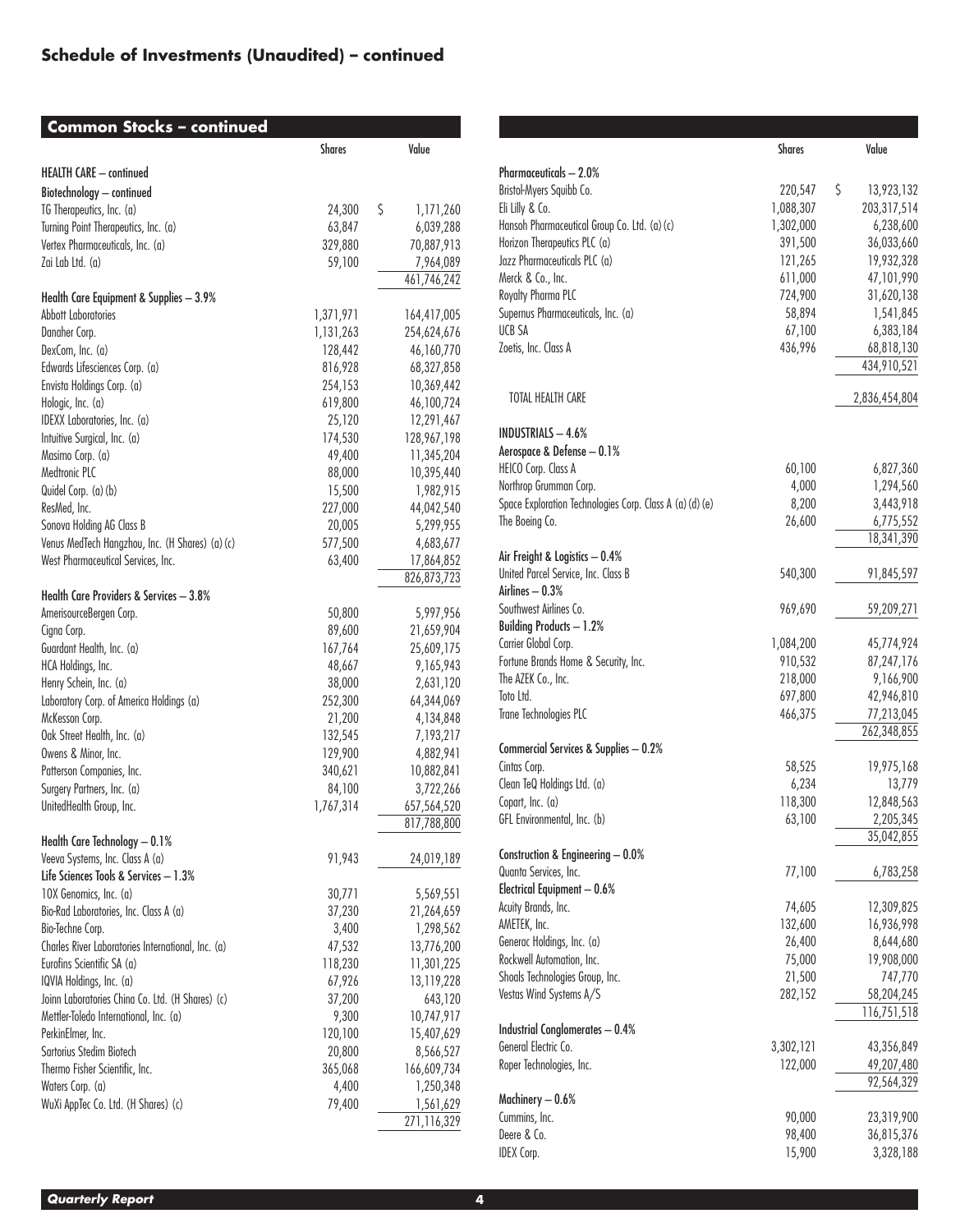| <b>Common Stocks - continued</b>                |               |                 |
|-------------------------------------------------|---------------|-----------------|
|                                                 | <b>Shares</b> | Value           |
| <b>INDUSTRIALS</b> - continued                  |               |                 |
| Machinery - continued                           |               |                 |
| Illinois Tool Works, Inc.                       | 5,600         | \$<br>1,240,512 |
| Ingersoll Rand, Inc. (a)                        | 93,200        | 4,586,372       |
| Otis Worldwide Corp.                            | 616,800       | 42,219,960      |
| PACCAR, Inc.                                    | 179,900       | 16,716,308      |
| Pentair PLC                                     | 44,800        | 2,791,936       |
|                                                 |               | 131,018,552     |
| Professional Services - 0.2%                    |               |                 |
| Clarivate Analytics PLC (a)                     | 638,445       | 16,848,564      |
| CoStar Group, Inc. (a)                          | 6,016         | 4,944,490       |
| <b>Experian PLC</b>                             | 72,933        | 2,512,615       |
| Thomson Reuters Corp.                           | 57,600        | 5,045,901       |
| Verisk Analytics, Inc.                          | 81,000        | 14,311,890      |
|                                                 |               | 43,663,460      |
| Road & Rail $-0.6%$                             |               |                 |
| Canadian Pacific Railway Ltd.                   | 111,300       | 42,511,339      |
| Old Dominion Freight Lines, Inc.                | 128,028       | 30,779,211      |
| Uber Technologies, Inc. (a)                     | 46,900        | 2,556,519       |
| Union Pacific Corp.                             | 182,472       | 40,218,654      |
|                                                 |               | 116,065,723     |
| <b>TOTAL INDUSTRIALS</b>                        |               | 973,634,808     |
|                                                 |               |                 |
| <b>INFORMATION TECHNOLOGY - 33.8%</b>           |               |                 |
| Electronic Equipment & Components - 0.8%        |               |                 |
| Amphenol Corp. Class A                          | 1,898,096     | 125,217,393     |
| CDW Corp.                                       | 38,600        | 6,397,950       |
| Keysight Technologies, Inc. (a)                 | 125,300       | 17,968,020      |
| Samsung SDI Co. Ltd.                            | 15,498        | 9,147,199       |
| Zebra Technologies Corp. Class A (a)            | 31,130        | 15,103,653      |
|                                                 |               | 173,834,215     |
| IT Services $-6.4%$                             |               |                 |
| Accenture PLC Class A                           | 585,397       | 161,715,921     |
| Adyen BV (a) (c)                                | 29,614        | 66,080,839      |
| Affirm Holdings, Inc. (b)                       | 20,400        | 1,442,688       |
| <b>Edenred SA</b>                               | 20,533        | 1,072,481       |
| EPAM Systems, Inc. (a)                          | 64,100        | 25,427,829      |
| MasterCard, Inc. Class A                        | 676,440       | 240,846,462     |
| MongoDB, Inc. Class A (a)                       | 296,498       | 79,292,460      |
| Okta, Inc. (a)                                  | 1,114,873     | 245,751,455     |
| PayPal Holdings, Inc. (a)                       | 966,971       | 234,819,238     |
| Shopify, Inc. Class A (a)                       | 54,900        | 60,611,050      |
| Snowflake Computing, Inc. (b)                   | 54,300        | 12,449,904      |
| Snowflake Computing, Inc. Class B (c)           | 13,478        | 3,090,236       |
| Square, Inc. (a)                                | 86,000        | 19,526,300      |
| Twilio, Inc. Class A (a)                        | 57,000        | 19,423,320      |
| Visa, Inc. Class A                              | 812,627       | 172,057,515     |
| Wix.com Ltd. (a)                                |               | 1,954,540       |
|                                                 | 7,000         | 1,345,562,238   |
| Semiconductors & Semiconductor Equipment - 7.1% |               |                 |
| Advanced Micro Devices, Inc. (a)                | 1,394,939     | 109,502,712     |
| Analog Devices, Inc.                            | 208,439       | 32,324,720      |
| Applied Materials, Inc.                         | 226,700       | 30,287,120      |
| <b>ASML Holding NV</b>                          | 139,299       | 85,997,631      |
| Broadcom, Inc.                                  | 185,900       | 86,194,394      |
| Enphase Energy, Inc. (a)                        | 42,600        | 6,908,016       |
|                                                 |               |                 |

|                                                                                  | <b>Shares</b>     | Value                   |
|----------------------------------------------------------------------------------|-------------------|-------------------------|
| Inphi Corp. (a)                                                                  | 11,984            | \$<br>2,138,065         |
| Intel Corp.                                                                      | 483,800           | 30,963,200              |
| KLA Corp.                                                                        | 254,008           | 83,924,243              |
| Lam Research Corp.                                                               | 338,451           | 201,459,573             |
| Lattice Semiconductor Corp. (a)                                                  | 196,200           | 8,832,924               |
| Marvell Technology Group Ltd.                                                    | 355,000           | 17,387,900              |
| Microchip Technology, Inc.                                                       | 26,500            | 4,113,330               |
| Monolithic Power Systems, Inc.                                                   | 25,600            | 9,042,176               |
| NVIDIA Corp.                                                                     | 689,960           | 368,390,343             |
| <b>NXP Semiconductors NV</b>                                                     | 85,458            | 17,206,114              |
| Qorvo, Inc. (a)                                                                  | 320,600           | 58,573,620              |
| Qualcomm, Inc.                                                                   | 1,656,717         | 219,664,107             |
| Semtech Corp. (a)                                                                | 339,489           | 23,424,741              |
| Skyworks Solutions, Inc.                                                         | 225,900           | 41,448,132              |
| SolarEdge Technologies, Inc. (a)                                                 | 25,800            | 7,415,952               |
| Synaptics, Inc. (a)<br>Taiwan Semiconductor Manufacturing Co. Ltd. sponsored ADR | 246,174           | 33,336,883<br>4,009,692 |
| Texas Instruments, Inc.                                                          | 33,900<br>167,900 | 31,731,421              |
|                                                                                  |                   | 1,514,277,009           |
| Software - 14.6%                                                                 |                   |                         |
| Adobe, Inc. (a)                                                                  | 686,753           | 326,461,774             |
| ANSYS, Inc. (a)                                                                  | 71,200            | 24,176,672              |
| Atlassian Corp. PLC (a)                                                          | 764,675           | 161,162,903             |
| Cadence Design Systems, Inc. (a)                                                 | 345,211           | 47,290,455              |
| Ceridian HCM Holding, Inc. (a)                                                   | 75,800            | 6,387,666               |
| Cloudflare, Inc. (a)                                                             | 312,000           | 21,921,120              |
| Coupa Software, Inc. (a)                                                         | 67,860            | 17,269,013              |
| Crowdstrike Holdings, Inc. (a)                                                   | 21,000            | 3,832,710               |
| Datadog, Inc. Class A (a)                                                        | 98,064            | 8,172,654               |
| DocuSign, Inc. (a)                                                               | 54,800            | 11,094,260              |
| Dropbox, Inc. Class A (a)<br>Duck Creek Technologies, Inc. (a)                   | 334,731<br>95,463 | 8,923,928<br>4,309,200  |
| Dynatrace, Inc. (a)                                                              | 197,966           | 9,549,880               |
| Epic Games, Inc. (d) (e)                                                         | 18,849            | 16,681,365              |
| Fortinet, Inc. (a)                                                               | 355,400           | 65,542,868              |
| Intuit, Inc.                                                                     | 179,832           | 68,886,446              |
| Microsoft Corp.                                                                  | 6,699,600         | 1,579,564,691           |
| Nuance Communications, Inc. (a)                                                  | 26,300            | 1,147,732               |
| Qualtrics International, Inc.                                                    | 100,300           | 3,300,873               |
| Salesforce.com, Inc. (a)                                                         | 2,580,738         | 546,780,960             |
| ServiceNow, Inc. (a)                                                             | 295,600           | 147,832,516             |
| Synopsys, Inc. (a)                                                               | 68,800            | 17,047,264              |
| Tanium, Inc. Class B (a) (d) (e)                                                 | 350,002           | 3,988,343               |
| Workday, Inc. Class A (a)                                                        | 5,300             | 1,316,679               |
| Xero Ltd. (a)                                                                    | 38,300            | 3,680,855               |
| Zoom Video Communications, Inc. Class A (a)                                      | 4,100             | 1,317,289               |
| Zscaler, Inc. (a)                                                                | 7,800             | 1,339,026               |
|                                                                                  |                   | 3,108,979,142           |
| Technology Hardware, Storage & Peripherals - 4.9%                                |                   |                         |
| Apple, Inc.                                                                      | 8,350,500         | 1,020,013,575           |
| Dell Technologies, Inc. (a)                                                      | 93,000            | 8,197,950               |
| Logitech International SA (b)                                                    | 12,100            | 1,264,450               |
| Samsung Electronics Co. Ltd.                                                     | 127,300           | 9,243,857               |
|                                                                                  |                   | 1,038,719,832           |
| TOTAL INFORMATION TECHNOLOGY                                                     |                   | 7,181,372,436           |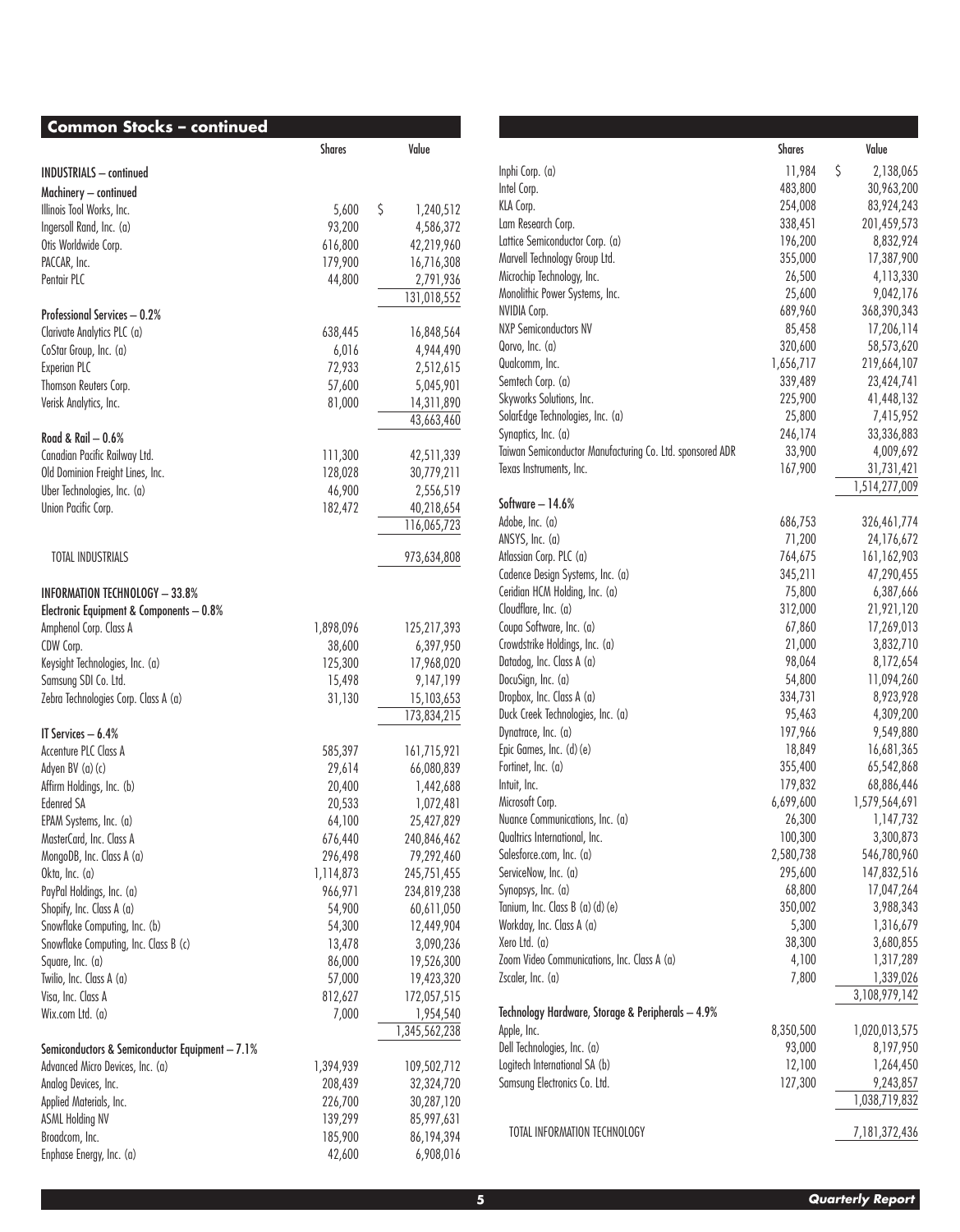## **Schedule of Investments (Unaudited) – continued**

| <b>Common Stocks - continued</b>                                             |           |                    |
|------------------------------------------------------------------------------|-----------|--------------------|
|                                                                              | Shares    | Value              |
| MATERIALS - 1.4%                                                             |           |                    |
| Chemicals $-0.7%$                                                            |           |                    |
| FMC Corp.                                                                    | 10,000    | \$<br>1,106,100    |
| LG Chemical Ltd.                                                             | 2,030     | 1,458,138          |
| PPG Industries, Inc.                                                         | 24,900    | 3,741,474          |
| Sherwin-Williams Co.                                                         | 171,379   | 126,479,416        |
| Westlake Chemical Corp.                                                      | 47,900    | 4,253,041          |
|                                                                              |           | 137,038,169        |
| Containers & Packaging - 0.0%                                                |           |                    |
| Silgan Holdings, Inc.                                                        | 198,629   | 8,348,377          |
| Metals & Mining - 0.7%                                                       |           |                    |
| ArcelorMittal SA Class A unit (a)                                            | 151,500   | 4,419,255          |
| Barrick Gold Corp. (Canada)                                                  | 1,170,609 | 23,222,155         |
| First Quantum Minerals Ltd.                                                  | 117,500   | 2,239,297          |
| Franco-Nevada Corp.                                                          | 748,100   | 93,752,104         |
| Freeport-McMoRan, Inc.                                                       | 640,100   | 21,078,493         |
| Gatos Silver, Inc.                                                           | 306,900   | 3,059,793          |
| Ivanhoe Mines Ltd. (a)                                                       | 77,100    | 396,942            |
| Nucor Corp.                                                                  | 96,187    | 7,720,930          |
| POSCO sponsored ADR                                                          | 17,400    | 1,256,280          |
|                                                                              |           | 157, 145, 249      |
| <b>TOTAL MATERIALS</b>                                                       |           | 302,531,795        |
| REAL ESTATE - 0.5%<br>Equity Real Estate Investment Trusts (REITs) - 0.5%    |           |                    |
| American Tower Corp.                                                         | 358,000   | 85,583,480         |
| Equity Commonwealth                                                          | 176,700   | 4,912,260          |
| Prologis (REIT), Inc.                                                        | 131,100   | 13,896,600         |
|                                                                              |           | 104,392,340        |
| UTILITIES $-0.7\%$<br>Electric Utilities - 0.7%                              |           |                    |
| NextEra Energy, Inc.                                                         | 1,692,000 | 127,932,120        |
| PG&E Corp. (a)                                                               | 1,847,544 | 21,634,740         |
|                                                                              |           | 149,566,860        |
| Independent Power and Renewable Electricity Producers - 0.0%                 |           |                    |
| The AES Corp.                                                                | 262,909   | 7,048,590          |
| <b>TOTAL UTILITIES</b>                                                       |           | 156,615,450        |
| <b>TOTAL COMMON STOCKS</b><br>(Cost \$10,658,365,901)                        |           | 20,510,324,659     |
| Preferred Stocks - 0.2%                                                      |           |                    |
| Convertible Preferred Stocks - 0.2%                                          |           |                    |
| <b>CONSUMER DISCRETIONARY - 0.1%</b>                                         |           |                    |
| Automobiles - 0.0%                                                           |           |                    |
| Rad Power Bikes, Inc.:                                                       |           |                    |
| Series A (d) (e)                                                             | 52,367    | 252,610            |
| Series C (d) (e)                                                             |           |                    |
|                                                                              | 206,059   | 993,996            |
|                                                                              |           | 1,246,606          |
| Internet & Direct Marketing Retail - 0.0%<br>GoBrands, Inc. Series G (d) (e) |           | 5,376<br>1,342,480 |

|                                                                            | <b>Shares</b>   | Value             |
|----------------------------------------------------------------------------|-----------------|-------------------|
| Zomato Pvt Ltd.:                                                           |                 |                   |
| Series B (d) (e)                                                           | 3               | \$<br>15,995      |
| Series E (d) (e)<br>Series $G(d)(e)$                                       | 20,097<br>21    | 10<br>111,964     |
| Series J7 $(d)(e)$                                                         | 489             | 2,607,162         |
|                                                                            |                 | 4,077,611         |
| Specialty Retail - 0.1%                                                    |                 |                   |
| Fanatics, Inc. Series E (d) (e)                                            | 153,481         | 5,351,882         |
| Textiles, Apparel & Luxury Goods - 0.0%<br>Allbirds, Inc.:                 |                 |                   |
| Series A (a) (d) (e)                                                       | 51,640          | 592,827           |
| Series B (a) (d) (e)                                                       | 9,070           | 104,124           |
| Series $C(a)(d)(e)$                                                        | 86,705          | 995,373           |
| Series Seed (a) (d) (e)                                                    | 27,745          | 318,513           |
|                                                                            |                 | 2,010,837         |
| TOTAL CONSUMER DISCRETIONARY                                               |                 | 12,686,936        |
| HEALTH CARE - 0.0%                                                         |                 |                   |
| Biotechnology - 0.0%                                                       |                 |                   |
| ElevateBio LLC Series C (d) (e)<br>Health Care Providers & Services - 0.0% | 515,200         | 2,161,264         |
| Lyra Health, Inc. Series E (d) (e)                                         | 76,390          | 2,098,418         |
| TOTAL HEALTH CARE                                                          |                 | 4,259,682         |
| <b>INDUSTRIALS - 0.1%</b>                                                  |                 |                   |
| Aerospace & Defense - 0.1%                                                 |                 |                   |
| Space Exploration Technologies Corp. Series N (d) (e)                      | 39,568          | 16,618,164        |
| Air Freight & Logistics - 0.0%                                             |                 |                   |
| Zipline International, Inc. Series E (d) (e)                               | 132,331         | 4,317,881         |
| <b>TOTAL INDUSTRIALS</b>                                                   |                 | 20,936,045        |
| <b>INFORMATION TECHNOLOGY - 0.0%</b>                                       |                 |                   |
| IT Services - 0.0%                                                         |                 |                   |
| ByteDance Ltd. Series E1 (d) (e)<br>Software - 0.0%                        | 60,761          | 6,657,837         |
| Nuro, Inc. Series C (d) (e)                                                | 305,791         | 3,991,979         |
| Stripe, Inc. Series H (d) (e)                                              | 30,400          | 1,219,800         |
|                                                                            |                 | 5,211,779         |
| TOTAL INFORMATION TECHNOLOGY                                               |                 | 11,869,616        |
| TOTAL CONVERTIBLE PREFERRED STOCKS                                         |                 | 49,752,279        |
| Nonconvertible Preferred Stocks - 0.0%                                     |                 |                   |
| <b>CONSUMER DISCRETIONARY - 0.0%</b>                                       |                 |                   |
| Specialty Retail - 0.0%                                                    |                 |                   |
| Cazoo Holdings Ltd.:                                                       |                 |                   |
| Series A (d) (e)<br>Series B (d) (e)                                       | 1,757<br>30,761 | 25,736<br>450,576 |
|                                                                            |                 |                   |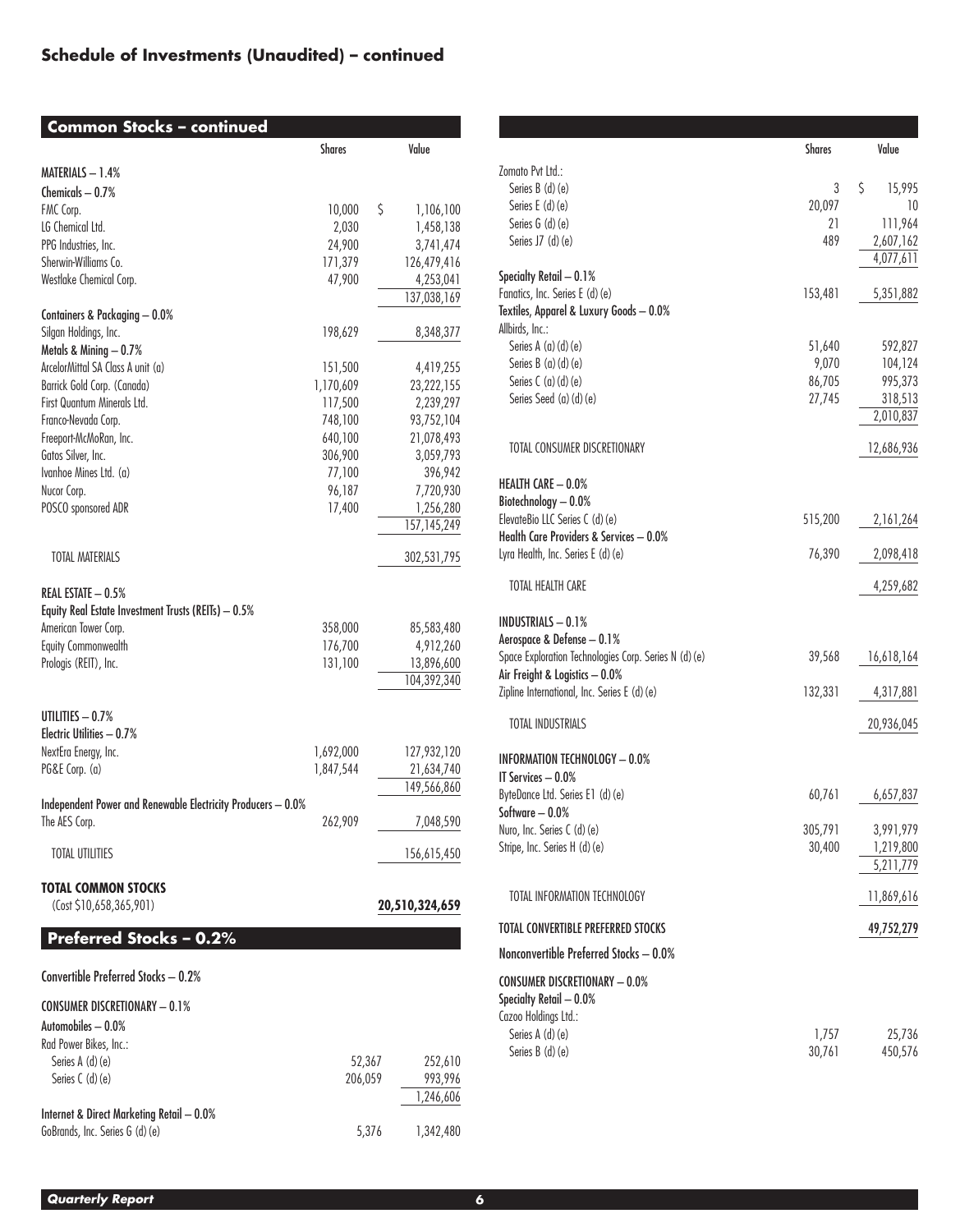| <b>Preferred Stocks - continued</b>                                                                                                                   |                           |                                                    |
|-------------------------------------------------------------------------------------------------------------------------------------------------------|---------------------------|----------------------------------------------------|
|                                                                                                                                                       | <b>Shares</b>             | Value                                              |
| Nonconvertible Preferred Stocks - continued                                                                                                           |                           |                                                    |
| <b>CONSUMER DISCRETIONARY - continued</b><br>Specialty Retail - continued<br>Cazoo Holdings Ltd.: - continued<br>Series C (d) (e)<br>Series $D(d)(e)$ | 624<br>109,890            | Ŝ.<br>9,140<br>1,609,628<br>2,095,080              |
| <b>TOTAL PREFERRED STOCKS</b><br>(Cost \$42,345,883)                                                                                                  |                           | 51,847,359                                         |
| <b>Money Market Funds - 3.5%</b>                                                                                                                      |                           |                                                    |
| Fidelity Cash Central Fund 0.06% (f)<br>Fidelity Securities Lending Cash Central Fund 0.06% (f) (g)                                                   | 704.015.090<br>36,620,244 | 704,155,893<br>36,623,906                          |
| <b>TOTAL MONEY MARKET FUNDS</b><br>(Cost \$740,774,891)<br><b>TOTAL INVESTMENT IN SECURITIES - 100.2%</b>                                             |                           | 740,779,799                                        |
| (Cost \$11,441,486,675)<br>NET OTHER ASSETS (LIABILITIES) – (0.2)%<br>NET ASSETS - 100%                                                               |                           | 21,302,951,817<br>(53,002,331)<br>\$21,249,949,486 |

#### **Legend**

(a) Non-income producing

- (b) Security or a portion of the security is on loan at period end.
- (c) Security exempt from registration under Rule 144A of the Securities Act of 1933. These securities may be resold in transactions exempt from registration, normally to qualified institutional buyers. At the end of the period, the value of these securities amounted to \$110,299,057 or 0.5% of net assets.
- (d) Restricted securities (including private placements) Investment in securities not registered under the Securities Act of 1933 (excluding 144A issues). At the end of the period, the value of restricted securities (excluding 144A issues) amounted to \$100,156,480 or 0.5% of net assets.
- (e) Level 3 security
- (f) Affiliated fund that is generally available only to investment companies and other accounts managed by Fidelity Investments. The rate quoted is the annualized seven-day yield of the fund at period end. A complete unaudited listing of the fund's holdings as of its most recent quarter end is available upon request. In addition, each Fidelity Central Fund's financial statements are available on the SEC's website or upon request.
- (g) Investment made with cash collateral received from securities on loan.

Additional information on each restricted holding is as follows:

| Security                     | <b>Acquisition Date</b> |    | <b>Acquisition Cost</b> |
|------------------------------|-------------------------|----|-------------------------|
| Allbirds, Inc.               | 10/9/18                 | S  | 1,434,943               |
| Allbirds, Inc. Series A      | 10/9/18                 | S  | 566,344                 |
| Allbirds, Inc. Series B      | 10/9/18                 | \$ | 99,472                  |
| Allbirds, Inc. Series C      | 10/9/18                 | S  | 950,908                 |
| Allbirds, Inc. Series Seed   | 10/9/18                 | S  | 304,284                 |
| ByteDance Ltd. Series E1     | 11/18/20                |    | 6,657,837               |
| Cazoo Holdings Ltd.          | 9/30/20                 | S  | 737,857                 |
| Cazoo Holdings Ltd. Series A | 9/30/20                 | S  | 24,088                  |

| Security                                      | <b>Acquisition Date</b> | <b>Acquisition Cost</b> |              |
|-----------------------------------------------|-------------------------|-------------------------|--------------|
| Cazoo Holdings Ltd. Series B                  | 9/30/20                 | \$                      | 421,732      |
| Cazoo Holdings Ltd. Series C                  | 9/30/20                 | \$                      | 8,555        |
| Cazoo Holdings Ltd. Series D                  | 9/30/20                 | \$                      | 1,506,588    |
|                                               | $2/25/21 -$             |                         |              |
| Coinbase, Inc.                                | 3/5/21                  | \$                      | 6,538,798    |
| Coupang Corp. unit                            | 6/12/20                 | \$                      | 1,716,713    |
| ElevateBio LLC Series C                       | 3/9/21                  | Ŝ.                      | 2,161,264    |
|                                               | $7/13/20 -$             |                         |              |
| Epic Games, Inc.                              | 7/30/20                 |                         | \$10,838,175 |
| Fanatics, Inc. Series E                       | 8/13/20                 | \$                      | 2,653,686    |
| GoBrands, Inc. Series G                       | 3/2/21                  | \$                      | 1,342,480    |
| Intact Financial Corp. rights 12/31/21        | 11/13/20                | \$                      | 2,773,512    |
| Lyra Health, Inc. Series E                    | 1/14/21                 | \$                      | 2,098,418    |
| Nuro, Inc. Series C                           | 10/30/20                | Ŝ.                      | 3,991,979    |
| Rad Power Bikes, Inc.                         | 1/21/21                 | \$                      | 1,937,611    |
| Rad Power Bikes, Inc. Series A                | 1/21/21                 | \$                      | 252,610      |
| Rad Power Bikes, Inc. Series C                | 1/21/21                 | \$                      | 993,996      |
| Space Exploration Technologies Corp. Class A  | 2/16/21                 | \$                      | 3,443,918    |
| Space Exploration Technologies Corp. Series N | 8/4/20                  |                         | \$10,683,360 |
| Stripe, Inc. Series H                         | 3/15/21                 | \$                      | 1,219,800    |
| Tanium, Inc. Class B                          | 9/18/20                 | \$                      | 3,988,343    |
| Zipline International, Inc. Series E          | 12/21/20                | \$                      | 4,317,881    |
|                                               | $1/22/21 -$             |                         |              |
| Zomato Pvt Ltd.                               | 1/29/21                 | \$                      | 317,012      |
| Zomato Pvt Ltd. Series B                      | 1/22/21                 | \$                      | 12,341       |
| Zomato Pvt Ltd. Series E                      | 1/22/21                 | \$                      | 8            |
|                                               | $1/22/21 -$             |                         |              |
| Zomato Pvt Ltd. Series G                      | 2/5/21                  | \$                      | 86,569       |
| Zomato Pvt Ltd. Series J7                     | 12/9/20                 | \$                      | 1,991,683    |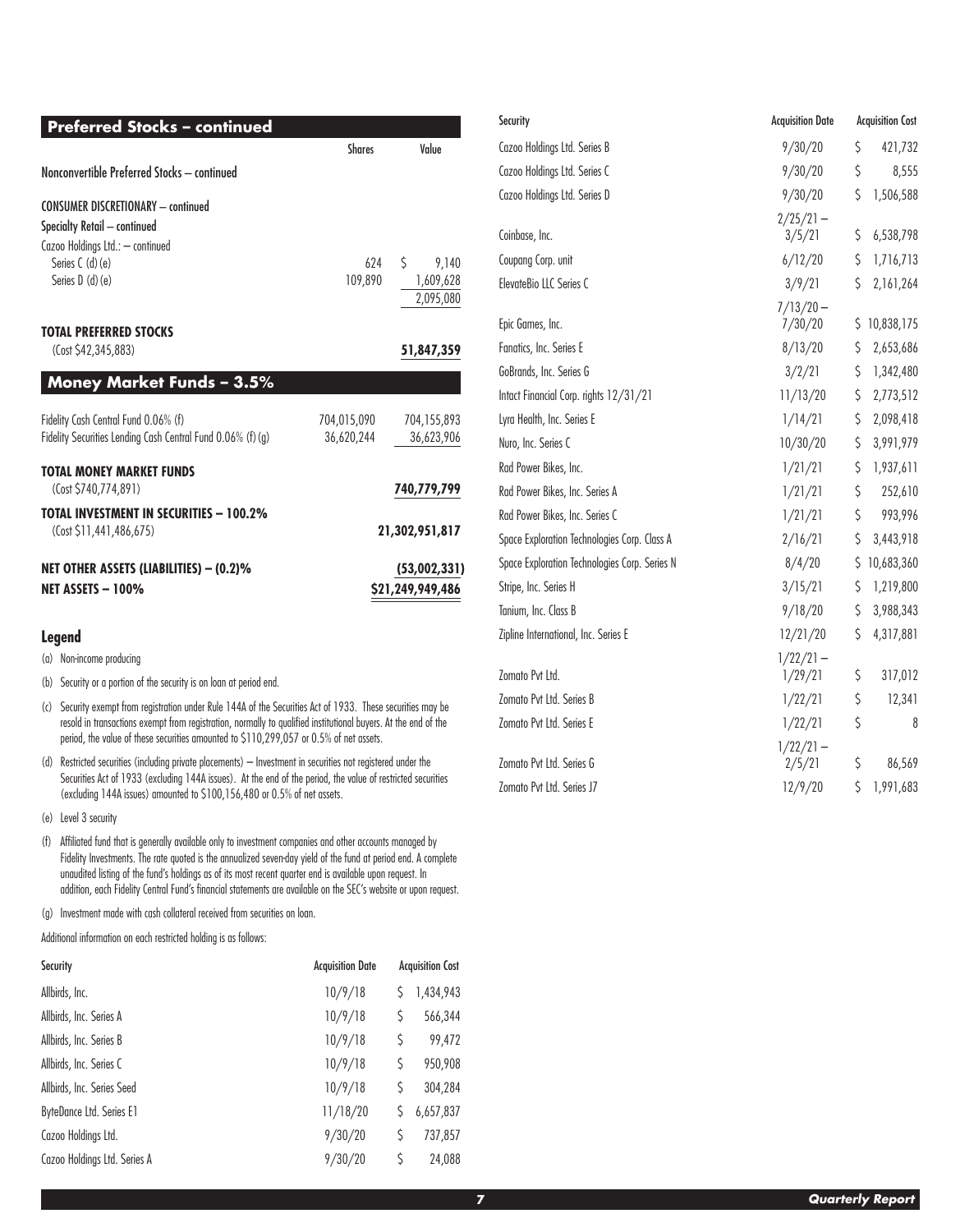### **Affiliated Central Funds**

Information regarding fiscal year to date income earned by the Fund from investments in Fidelity Central Funds is as follows:

| Fund                                          | Income earned |
|-----------------------------------------------|---------------|
| Fidelity Cash Central Fund                    | 101,334       |
| Fidelity Securities Lending Cash Central Fund | 33.932        |
| Total                                         | 135.266       |
|                                               |               |

Amounts in the income column in the above table include any capital agin distributions from underlying funds. Amount for Fidelity Securities Lending Cash Central Fund represents the income earned on investing cash collater paid to borrowers and any lending agent fees associated with the loan, plus any premium payments received for lending certain types of securities.

#### **Investment Valuation**

Investments are valued as of 4:00 p.m. Eastern time on the last calendar day of the period. Security transactions are accounted for as of trade date. The Board of Trustees (the Board) has delegated the day to day responsib valuation of the Fund's investments to the Fair Value Committee (the Committee) established by the Fund's investment adviser. In accordance with valuation policies and procedures approved by the Board, the Fund attempts to from one or more third party pricing vendors or brokers to value its investments. When current market prices, quotations or currency exchange rates are not readily available or reliable, investments will be fair valued in Committee, in accordance with procedures adopted by the Board. Factors used in determining fair value vary by investment type and may include market or investment specific events. The frequency with which these procedures cannot be predicted and they may be utilized to a significant extent. The Committee oversees the Fund's valuation policies and procedures and reports to the Board on the Committee's activities and fair value determinations monitors the appropriateness of the procedures used in valuing the Fund's investments and ratifies the fair value determinations of the Committee. The Fund categorizes the inputs to valuation techniques used to value its i a disclosure hierarchy consisting of three levels: Level 1 - auoted prices in active markets for identical investments: Level 2 - other significant observable inputs (including auoted prices for similar investments, intere speeds etc.): Level 3 — unobservable inputs (including the Fund's own assumptions based on the best information available). Changes in valuation techniques may result in transfers in or out of an assigned level within the hierarchy. Valuation techniques used to value the Fund's investments by major category are as follows:

Equity securities, including restricted securities, for which market quotations are readily available, are valued at the last reported sale price or official closing price as reported by a third party pricing vendor on the on which they are traded and are categorized as Level 1 in the hierarchy. In the event there were no sales during the day or dosing prices are not available, securities are valued at the last quoted bid price or may be val available price and are generally categorized as Level 2 in the hierarchy. For foreign equity securities, when market or security specific events arise, comparisons to the valuation of American Depositary Receipts (ADRs), Exchange-Traded Funds (ETFs) and certain indexes as well as quoted prices for similar securities may be used and would be categorized as Level 2 in the hierarchy. For equity securities, including restricted securities, whe are limited, assumptions about market activity and risk are used and these securities may be categorized as Level 3 in the hierarchy.

Investments in open-end mutual funds, including the Fidelity Central Funds, are valued at their closing net asset value each business day and are categorized as Level 1 in the hierarchy.

For additional information on the Fund's significant accounting policies, please refer to the Fund's most recent semiannual or annual shareholder report.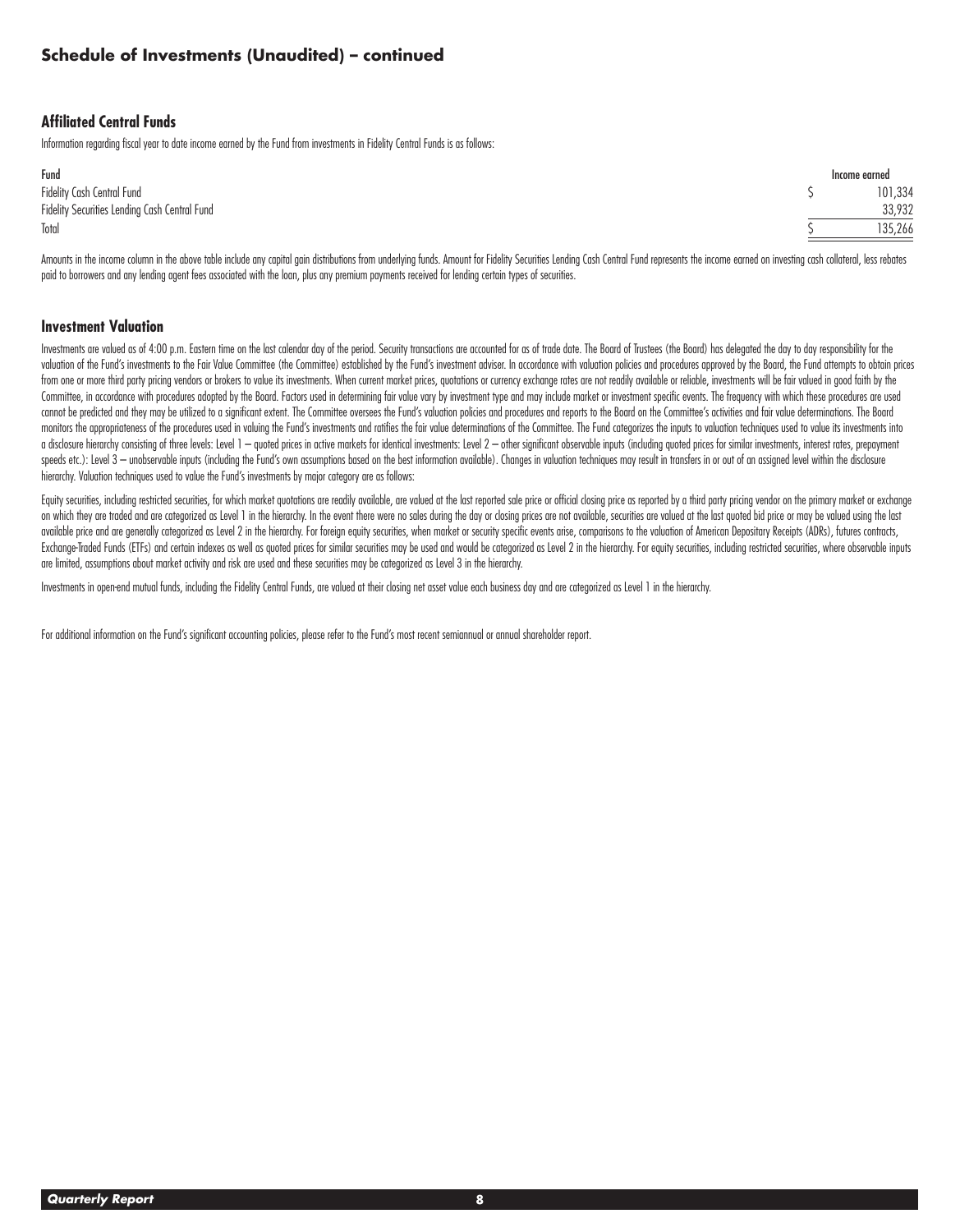*The fund's schedule of investments as of the date on the cover of this report has not been audited. This report is provided for the general information of the fund's shareholders. For more information regarding the fund and its holdings, please see the fund's most recent prospectus and annual report.*

*Third party trademarks and service marks are the property of their respective owners. All other trademarks and service marks are the property of FMR LLC or an affiliate.*